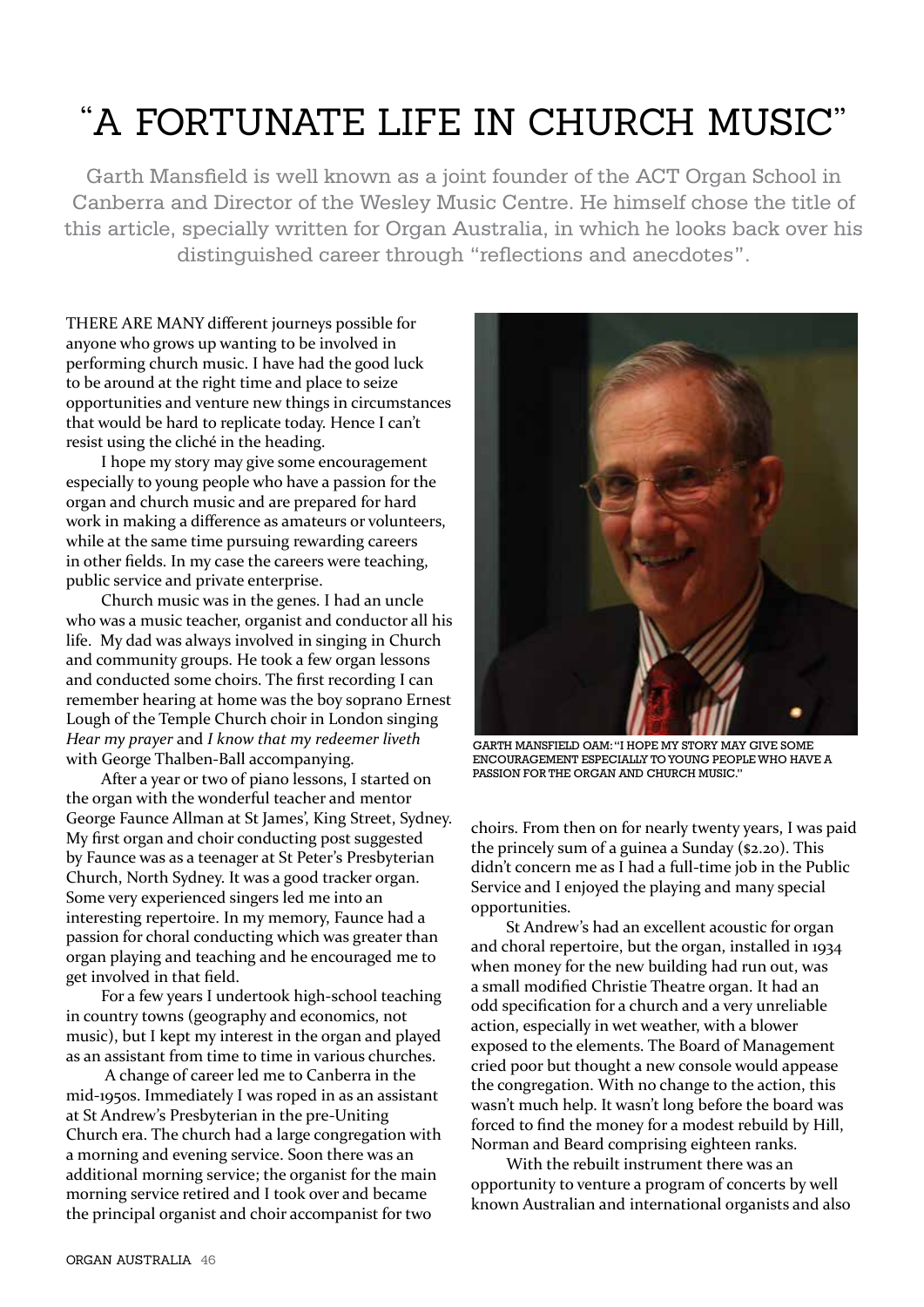

THE WESLEY MUSIC CENTRE IN CANBERRA. IT OPENED IN 2002.

to organise choral performances by local groups. There was also the opportunity to present the occasional major choral work by combining the St Andrew's Choir with local Methodist choirs. It wasn't possible to use orchestral instruments very much because of the lack of available local players and scores, so invariably I had to use dubious keyboard reductions. For some repertoire this was a challenge indeed. A 1965 performance of Vaughan Williams' *Hodie,* directed by a very competent conductor from the National Methodist Church nearby, was a great success. To adapt this large orchestral and choral work for organ only goaded me into more practice than I had ever imagined.

Three years later I took over the St Andrew's Choir as a volunteer. It was possible to conduct and play at the organ console. I spent many hours searching for new repertoire and I was lucky to receive gifts from church members willing to help expand the out-of-date library. There had never been a church budget for music.

St Andrew's was strategically placed to host many national events, including the funeral of a Governor-General and events involving federal politicians and other notables. I just happened to be the organist. For normal services there was no liturgical order printed. From time to time the minister had to be reminded before the last hymn (with some amusement) that "the anthem" (unspecified) had not been sung. But he gave me the freedom to design the liturgy for special music services on Palm Sunday, Advent and at Christmas.

Some months after the Uniting Church in Australia was inaugurated in mid-1977 my wife and I decided to leave the continuing Presbyterian Church, which St Andrew's became, and move to Wesley Uniting Church down the road. After spending the best part of a year doing next to no church music, I was invited to become the Director of Music. There was a reasonable honorarium which I was able to put into buying music for the choir. This was an exciting challenge that involved working closely in partnership with a well-organised minister with a passion for music. We worked together on a rolling three-monthly or longer music programme tied into the liturgy and special events. I was on clover.

The minister himself had been supported by the church to study in the United States and he encouraged me to apply for a grant to attend an extended summer school at the Westminster Choir College in Princeton. This was a remarkable experience and it gave me inspiration to venture new things in church music.

For over 30 years I was fortunate to have a succession of clergy who were almost without exception enthusiastic and supportive of a busy church and community music programme. Organ and choir performances and congregational singing were given a huge boost when, after four years of research and discussion, I was able to get approval to change a dry church acoustic into a fine space for music. But I had to use private donations, rather than the church budget, to finance the work, which was carried out over a period of years. A major change was the replacement of sound-deadening ceiling tiles with reflective wooden panels. Opposition from some who hadn't wanted to see any change in the church fabric